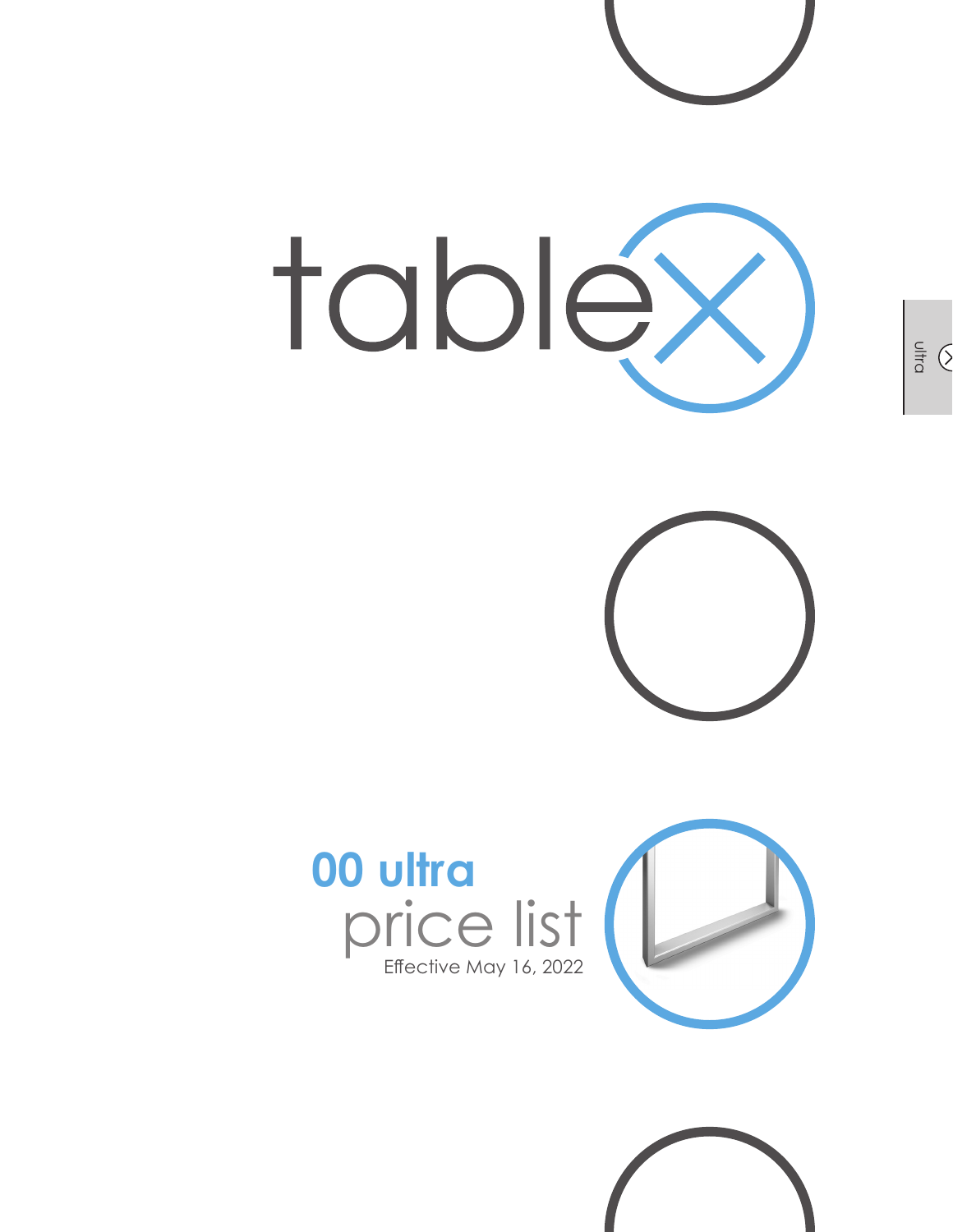





Sleek rectangular U-frame bases make a bold statement in our Ultra series. This stylish offering looks the part in a multitude of configurations, including a standing height option and locking casters.

### **Ultra Base Styles**



## **Ultra Options**

Standard Glides

Locking **Casters** 

**Locking Casters LC** can be added to any table for \$105 per set of four.

#### **Folding Bases FD** are not available on Ultra tables.

**Nesting Tables NE** are not available in the Ultra series.

**Flip Tops FT** are not available on Ultra tables.

**FM** Floor Mount Leveler **Brackets** are available for \$44 per table.

**OS Offset T-bases** are not available on Ultra tables. Offset is not available on 18"d tables or 30"d nesting tables less than 60" wide.

**Chrome Finish CH** is not available on Ultra tables.

**Wire Management WM** Built-in wire management is are not available on Ultra tables.



**Leg Covers** Magnetically attaches onto any square leg and are \$67 each.

**Special Height SH**

can be added to any table: + \$145 per base Maximum height is 41".

Special height tables with tops larger than 36x72" must be custom quoted.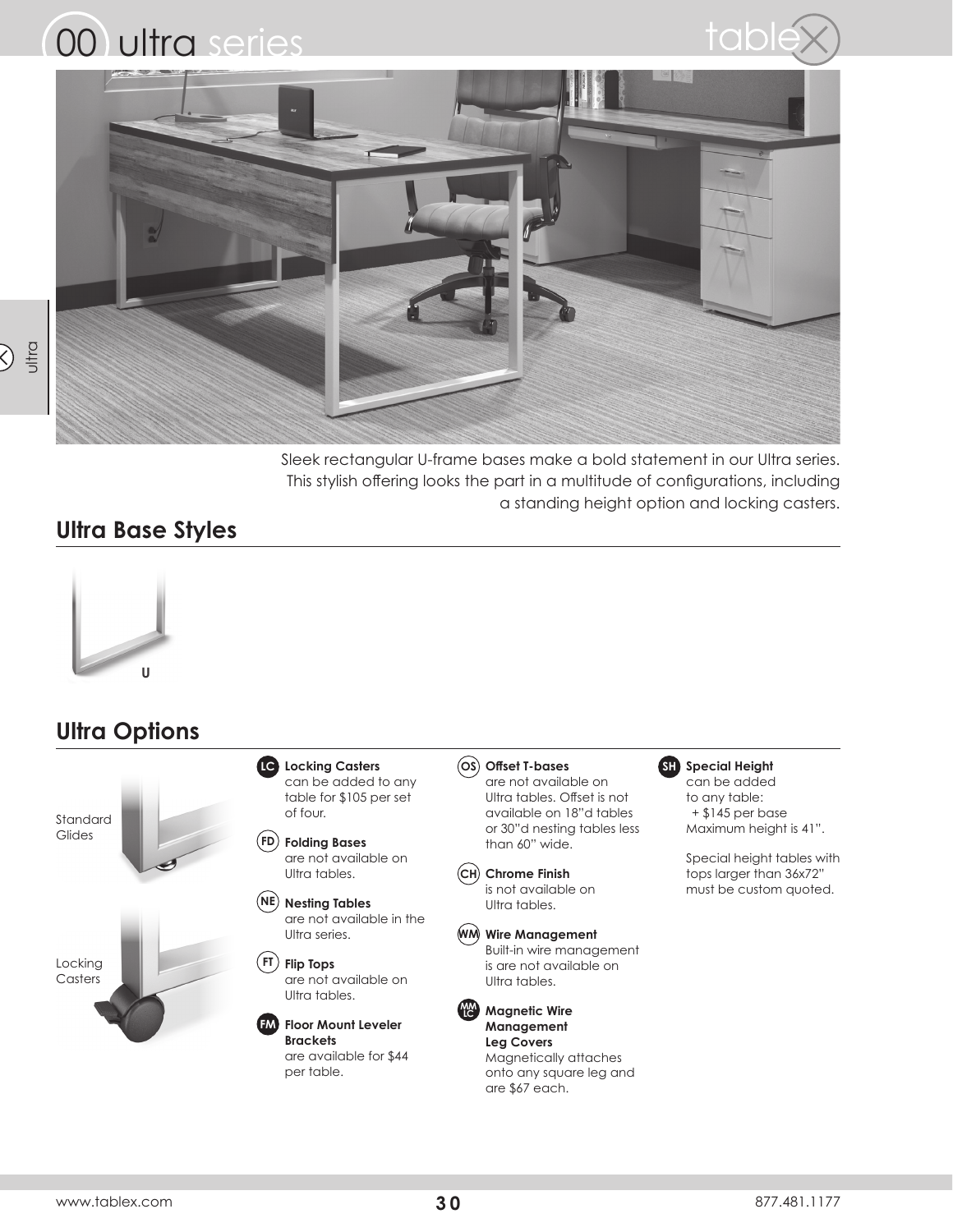# 00 ultra series



## **Ultra Top Shapes**





p.33

Boat p.33



ultra  $\circ$ 

## **Ultra Top Options**

**Lightweight Tops GR Grommets BB** can be added to any table for \$121.



#### can be added to any table for \$42 each. To see specific locations, see page 217.



is 1.5" thick with food-grade clearcoat finish. Available in specific sizes with no grommets and clamp-on power only. Clamp-on power (Burelé) information can be found on page 209.

call for pricing.

| 3mm PVC        | 3mm PVC                         | 3mm Wood       | <b>Butcher Block</b> |
|----------------|---------------------------------|----------------|----------------------|
| $\frac{3P}{F}$ | $3\mathrm{K}$<br>(N/A)<br>Knife | $\frac{3W}{F}$ | <b>BB</b><br>Maple   |
| $3P$<br>Reed   |                                 |                | call for pricing.    |
|                |                                 |                |                      |
|                |                                 |                |                      |
|                |                                 |                |                      |

### **Edge Options** (corresponds with 3 columns of pricing)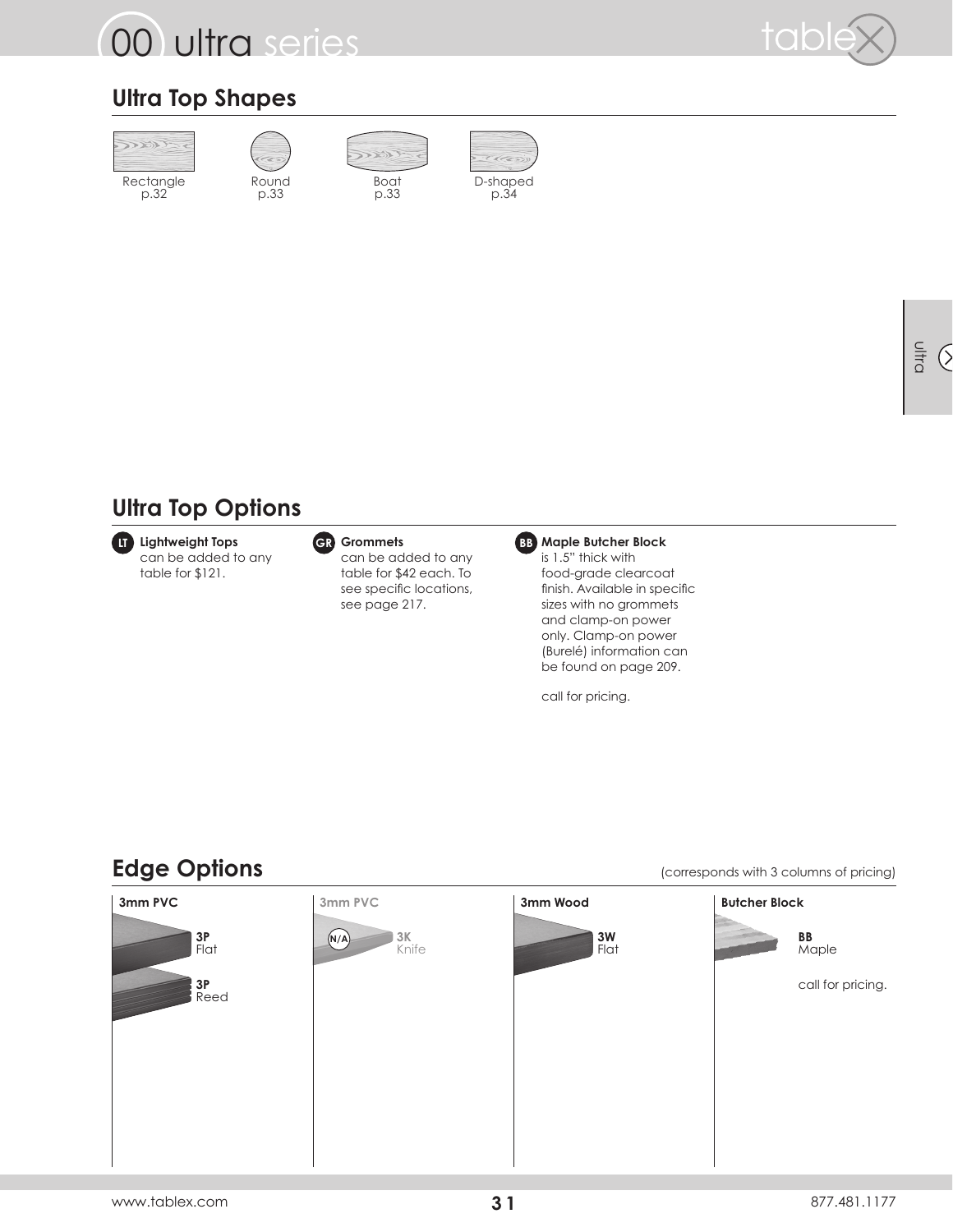## 00 ultra series

 $\frac{1}{2}$ 



| <b>Rectangular with U-bases</b> | <b>Top Size</b>  | <b>Base</b> | <b>Model Number</b> | 3P    | 3K        | $3W$    |
|---------------------------------|------------------|-------------|---------------------|-------|-----------|---------|
|                                 | $20\times36$     | Static      | 00TC2036U18         | \$835 | \$ NA     | \$1,079 |
|                                 | 20 x 48          | Static      | 00TC2048U18         | 890   | <b>NA</b> | 1,108   |
|                                 | $20 \times 60$   | Static      | 00TC2060U18         | 1,000 | <b>NA</b> | 1,222   |
|                                 | $20 \times 72$   | Static      | 00TC2072U18         | 1,047 | <b>NA</b> | 1,304   |
|                                 | $20\times84$     | Static      | 00TC2084U18         | 1,139 | <b>NA</b> | 1,434   |
|                                 | 20 x 90          | Static      | 00TC2090U18         | 1,193 | <b>NA</b> | 1,509   |
|                                 | $20 \times 96$ * | Static      | 00TC2096U18         | 1,193 | <b>NA</b> | 1,524   |
|                                 | 24 x 36          | Static      | 00TC2436U22         | 860   | NA        | 1,026   |
|                                 | 24 x 48          | Static      | 00TC2448U22         | 915   | <b>NA</b> | 1,116   |
|                                 | 24 x 60          | Static      | 00TC2460U22         | 1,025 | <b>NA</b> | 1,257   |
|                                 | $24 \times 72$   | Static      | 00TC2472U22         | 1,073 | <b>NA</b> | 1,339   |
|                                 | 24 x 84          | Static      | 00TC2484U22         | 1,164 | <b>NA</b> | 1,469   |
|                                 | 24 x 90          | Static      | 00TC2490U22         | 1,218 | <b>NA</b> | 1,544   |
|                                 | 24 x 96 *        | Static      | 00TC2496U22         | 1,218 | <b>NA</b> | 1,559   |
|                                 | $30 \times 36$   | Static      | 00TC3036U28         | 927   | <b>NA</b> | 1,110   |
|                                 | $30 \times 48$   | Static      | 00TC3048U28         | 994   | <b>NA</b> | 1,214   |
|                                 | $30\times60$     | Static      | 00TC3060U28         | 1,100 | <b>NA</b> | 1,352   |
|                                 | $30 \times 72$   | Static      | 00TC3072U28         | 1,152 | <b>NA</b> | 1,439   |
|                                 | $30 \times 84$   | Static      | 00TC3084U28         | 1,281 | <b>NA</b> | 1,611   |
|                                 | $30 \times 90$   | Static      | 00TC3090U28         | 1,350 | <b>NA</b> | 1,700   |
|                                 | 30 x 96 *        | Static      | 00TC3096U28         | 1,350 | <b>NA</b> | 1,715   |
|                                 | $36 \times 48$   | Static      | 00TC3648U34         | 1,073 | NA.       | 1,313   |
|                                 | 36 x 60          | Static      | 00TC3660U34         | 1,237 | <b>NA</b> | 1,516   |
| $(\!\times\!)$                  | 36 x 72          | Static      | 00TC3672U34         | 1,289 | <b>NA</b> | 1,602   |
|                                 | 36 x 84          | Static      | 00TC3684U34         | 1,399 | <b>NA</b> | 1,753   |
|                                 | 36 x 90          | Static      | 00TC3690U34         | 1,479 | <b>NA</b> | 1,856   |
|                                 | 36 x 96*         | Static      | 00TC3696U34         | 1,479 | <b>NA</b> | 1,871   |
|                                 | 42 x 60          | Static      | 00TC4260U40         | 1,333 | <b>NA</b> | 1,633   |
|                                 | 42 x 72          | Static      | 00TC4272U40         | 1,430 | <b>NA</b> | 1,769   |
|                                 | 42 x 84          | Static      | 00TC4284U40         | 1,522 | NA        | 1,900   |
|                                 | 42 x 90          | Static      | 00TC4290U40         | 1,611 | <b>NA</b> | 2,013   |
|                                 | 42 x 96 *        | Static      | 00TC4296U40         | 1,611 | <b>NA</b> | 2,028   |
|                                 | 48 x 60          | Static      | 00TC4860U46         | 1,384 | <b>NA</b> | 1,701   |
|                                 | 48 x 72          | Static      | 00TC4872U46         | 1,538 | <b>NA</b> | 1,900   |
|                                 | 48 x 84          | Static      | 00TC4884U46         | 1,547 | <b>NA</b> | 1,940   |
|                                 | 48 x 90          | Static      | 00TC4890U46         | 1,637 | <b>NA</b> | 2,054   |
|                                 | 48 x 96 *        | Static      | 00TC4896U46         | 1,637 | <b>NA</b> | 2,069   |

\* \$200 NET surcharge per order for oversized pallet

**For Ultra table options, please reference pages 30-31.**

**SH** quote

Tables 36x72" and larger: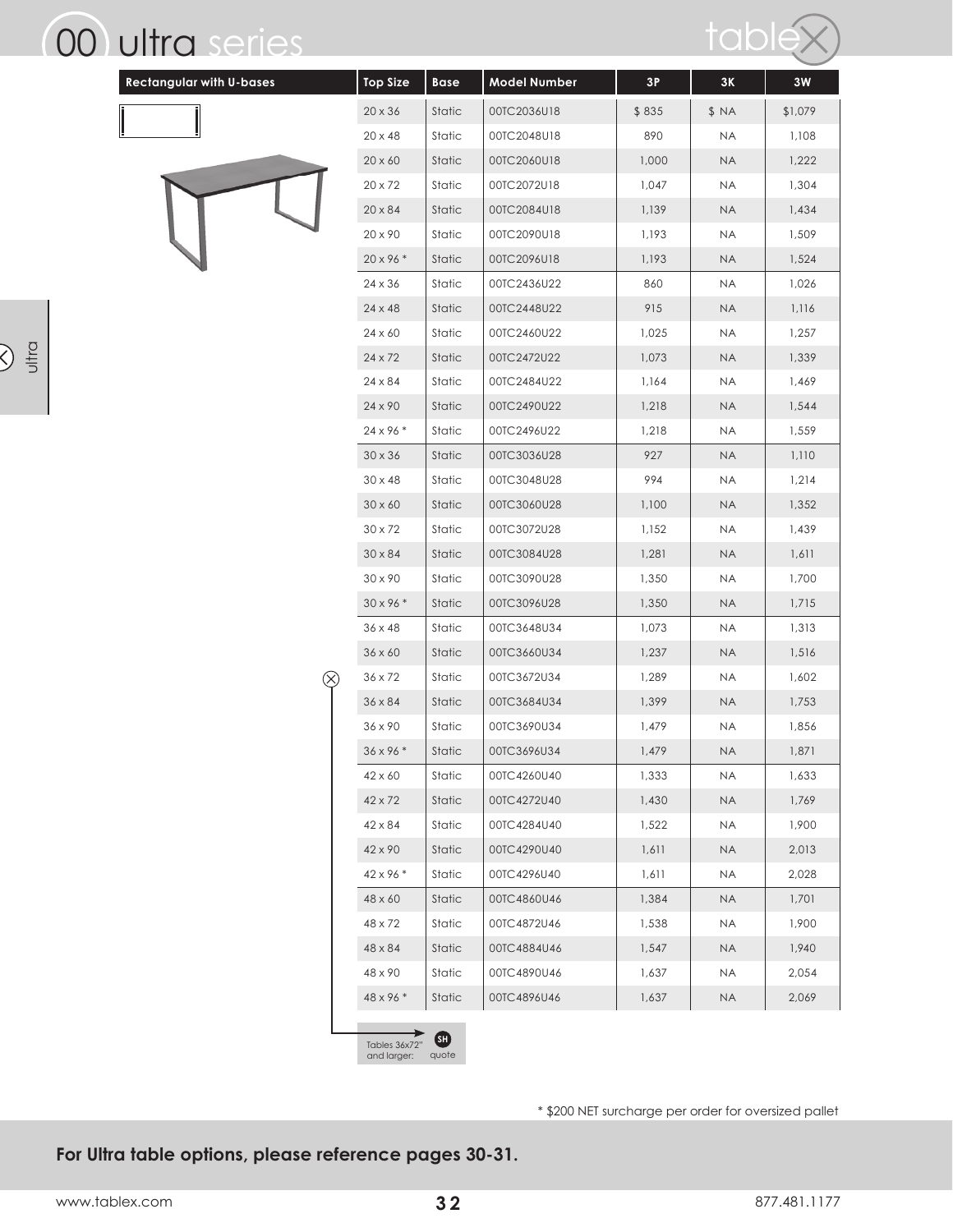| <b>Top Size</b> | <b>Base</b> | <b>Model Number</b> | 3P      | 3K          | 3W                    | <b>Rectangular with 3 U-bases</b> |
|-----------------|-------------|---------------------|---------|-------------|-----------------------|-----------------------------------|
| $42 \times 120$ | Static      | 00TC42120U40U18     | \$2,534 | \$ NA       | \$3,048               |                                   |
| $42 \times 144$ | Static      | 00TC42144U40U18     | 2.719   | <b>NA</b>   | 3,309                 |                                   |
| 48 x 120        | Static      | 00TC48120U46U18     | 2,571   | <b>NA</b>   | 3,100                 |                                   |
| 48 x 144        | Static      | 00TC48144U46U18     | 2,758   | <b>NA</b>   | 3,365                 |                                   |
|                 |             |                     |         | (IC)<br>N/A | GD)<br>quote 3 bases: |                                   |

table

| <b>Top Size</b> | <b>Base</b> | Model Number | 3P      | 3K        | 3W      | <b>Round with 4 U-bases</b> |
|-----------------|-------------|--------------|---------|-----------|---------|-----------------------------|
| $48 \times 48$  | Static      | 00RD48U18(4) | \$1,743 | <b>NA</b> | \$1,977 |                             |
| $54 \times 54$  | Static      | 00RD54U18(4) | 1.932   | <b>NA</b> | 2.209   |                             |
| $60 \times 60$  | Static      | 00RD60U18(4) | 1,960   | <b>NA</b> | 2,261   |                             |
|                 |             |              |         |           |         |                             |

4 bases:

**SH** quote

**LC** N/A

| <b>Top Size</b>            | <b>Base</b> | <b>Model Number</b> | 3P      | 3K        | 3W      |
|----------------------------|-------------|---------------------|---------|-----------|---------|
| $30 \times 42 \times 84$   | Static      | 00BT3084U28         | \$1,711 | <b>NA</b> | \$2,068 |
| $30 \times 42 \times 90$   | Static      | 00BT3090U28         | 1,840   | <b>NA</b> | 2.224   |
| $30 \times 42 \times 96$ * | Static      | 00BT3096U28         | 1,840   | <b>NA</b> | 2,240   |
| $36 \times 48 \times 84$   | Static      | 00BT3684U34         | .863    | <b>NA</b> | 2.242   |
| $36 \times 48 \times 90$   | Static      | 00BT3690U34         | 2,010   | <b>NA</b> | 2,419   |
| $36 \times 48 \times 96$ * | Static      | 00BT3696U34         | 2.010   | <b>NA</b> | 2.433   |

| \$3,572<br>36 x 48 x 120<br>Static<br>\$3,041<br>00BT36120U34U18<br><b>NA</b><br>3,335<br>Static<br>3,954<br>00BT36144U34U18<br>$36 \times 48 \times 144$<br><b>NA</b> | Top Size | <b>Base</b> | <b>Model Number</b> | 3P | 3K | 3W | <b>Boat-shaped with 3 U-bases</b> |
|------------------------------------------------------------------------------------------------------------------------------------------------------------------------|----------|-------------|---------------------|----|----|----|-----------------------------------|
|                                                                                                                                                                        |          |             |                     |    |    |    |                                   |
|                                                                                                                                                                        |          |             |                     |    |    |    |                                   |





\* \$200 NET surcharge per order for oversized pallet

### **For Ultra table options, please reference pages 30-31.**